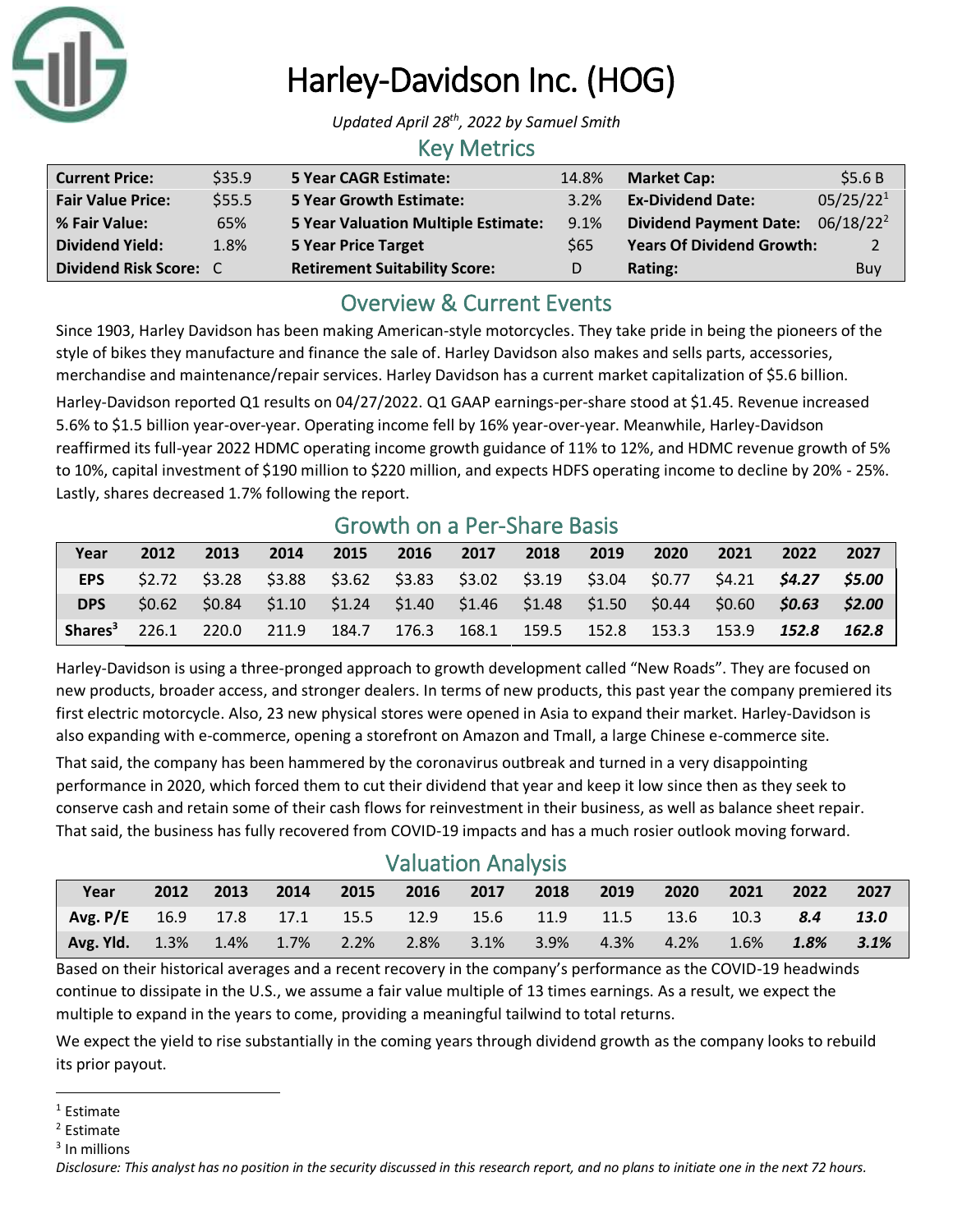

# Harley-Davidson Inc. (HOG)

*Updated April 28th, 2022 by Samuel Smith*

#### Safety, Quality, Competitive Advantage, & Recession Resiliency

| Year | 2012                                                                          |  |  |  | 2013 2014 2015 2016 2017 2018 2019 2020 2021 2022 2027 |  |  |
|------|-------------------------------------------------------------------------------|--|--|--|--------------------------------------------------------|--|--|
|      | Payout 23.0% 26.0% 28.0% 34.0% 36.0% 43.0% 46.4% 49.3% 5.6% 16.7% 14.8% 40.0% |  |  |  |                                                        |  |  |

Harley-Davidson has a competitive advantage with its history, unique style and name brand recognition. Harley-Davidson has crafted their image through careful marketing such as licensing deals with TV shows such as 'Sons of Anarchy' that convey the brand's image.

The company's dividend history has been good except for the last recession, when the dividend was cut from \$1.29 in 2008 to \$0.40 in 2009. This change came as their earnings per share fell from \$3.77 in 2008 to \$1.11 in 2009. As their motorcycles are mainly luxury items, Harley Davidson's sales are significantly impacted by economic downturns. During the Great Recession, Harley-Davidson was hit hard, losing 86% of its market capitalization. Earnings per share also dropped to \$0.06 in 2009. The company cut its payout during the 2020 recession as well.

Harley-Davidson has a strong interest coverage ratio and is making strides towards decreasing long-term debt. The largest risk to Harley-Davidson is an economic slowdown or recession. This is highly sensitive to the United States economy as 60%+ of all retail sales in recent years were in the United States. The COVID-19 outbreak had a huge impact on sales and earnings, and we expect Harley-Davidson to see a continued recovery in demand in the coming years.

# Final Thoughts & Recommendation

As the "Rewire" restructuring takes hold and new customers come forward, HOG is expected to rebound. That being said, it will likely be a rough road fraught with risk given the unstable nature of the global economy and the company's persistently disappointing results. Notwithstanding, we expect total annualized returns for Harley-Davidson to be 14.8% over the next half decade, and therefore view the stock as a Buy. It is certainly not a stock that conservative dividend growth investors should favor as there has already been a recent steep dividend cut, but it still offers substantial upside potential for more aggressive investors.



# Total Return Breakdown by Year

### [Click here to rate and review this research report. Your feedback is important to us.](https://suredividend.typeform.com/to/CRdPqq)

*[Disclosure: This analyst has no position in the security discussed in this research report, and no plans to initiate one in the next 72 hours.](https://suredividend.typeform.com/to/CRdPqq)*